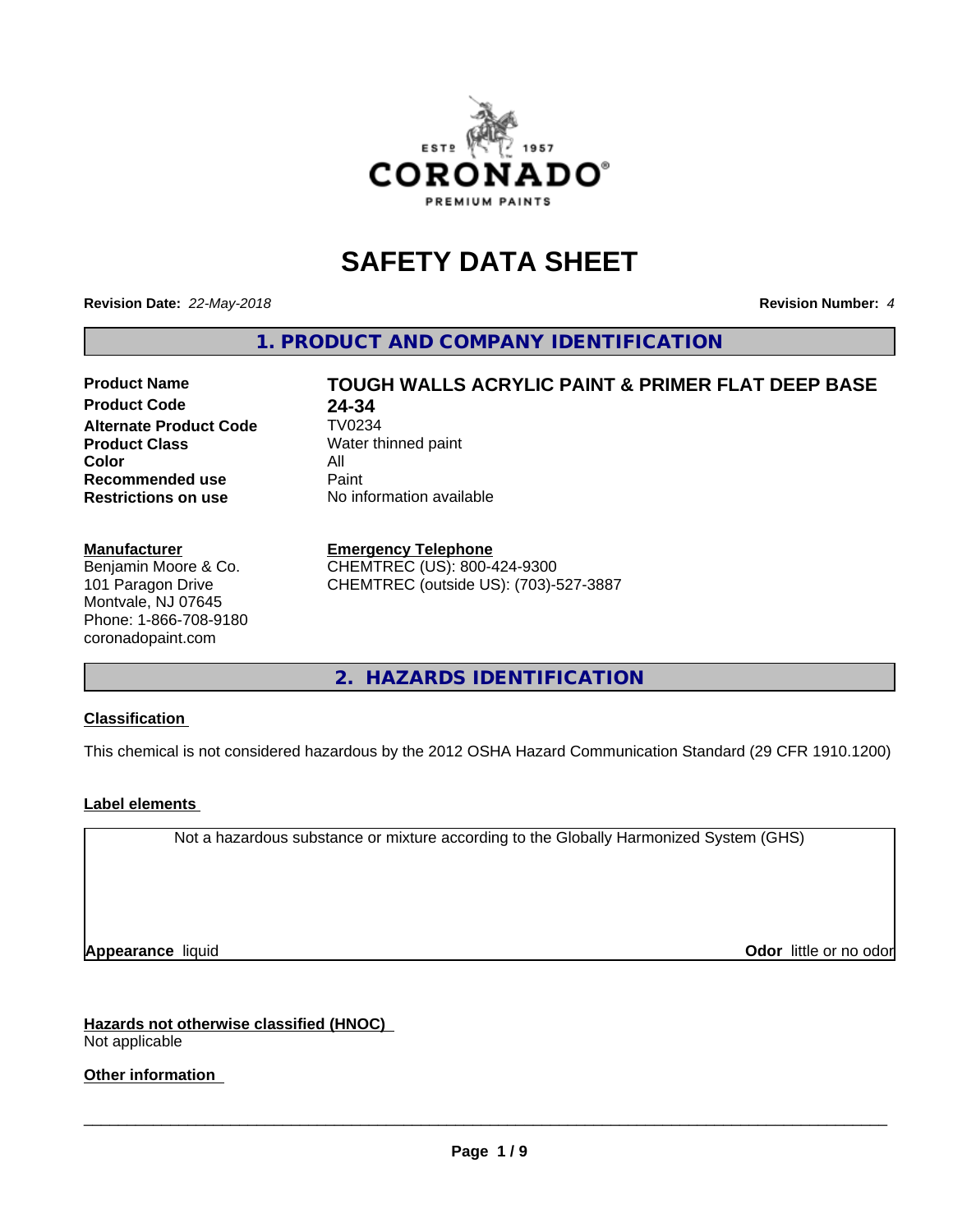No information available

## **3. COMPOSITION INFORMATION ON COMPONENTS**

\_\_\_\_\_\_\_\_\_\_\_\_\_\_\_\_\_\_\_\_\_\_\_\_\_\_\_\_\_\_\_\_\_\_\_\_\_\_\_\_\_\_\_\_\_\_\_\_\_\_\_\_\_\_\_\_\_\_\_\_\_\_\_\_\_\_\_\_\_\_\_\_\_\_\_\_\_\_\_\_\_\_\_\_\_\_\_\_\_\_\_\_\_

| <b>Chemical name</b> | <b>CAS No.</b> | Weight-% |
|----------------------|----------------|----------|
| ∟imestone            | 1317-65-3      | $\cdot$  |
| Titanium dioxide     | 13463-67-7     | ັ        |
| Kaolin               | 1332-58-7      |          |

|                                                                        |                        | 4. FIRST AID MEASURES                                                                                                                        |  |  |
|------------------------------------------------------------------------|------------------------|----------------------------------------------------------------------------------------------------------------------------------------------|--|--|
|                                                                        |                        |                                                                                                                                              |  |  |
| <b>General Advice</b>                                                  |                        | No hazards which require special first aid measures.                                                                                         |  |  |
| <b>Eye Contact</b>                                                     | physician.             | Rinse thoroughly with plenty of water for at least 15 minutes and consult a                                                                  |  |  |
| <b>Skin Contact</b>                                                    |                        | Wash off immediately with soap and plenty of water while removing all<br>contaminated clothes and shoes.                                     |  |  |
| <b>Inhalation</b>                                                      |                        | Move to fresh air. If symptoms persist, call a physician.                                                                                    |  |  |
| Ingestion                                                              | if necessary.          | Clean mouth with water and afterwards drink plenty of water. Consult a physician                                                             |  |  |
| <b>Most Important</b><br><b>Symptoms/Effects</b>                       | None known.            |                                                                                                                                              |  |  |
| <b>Notes To Physician</b>                                              | Treat symptomatically. |                                                                                                                                              |  |  |
|                                                                        |                        | 5. FIRE-FIGHTING MEASURES                                                                                                                    |  |  |
| <b>Suitable Extinguishing Media</b>                                    |                        | Use extinguishing measures that are appropriate to local<br>circumstances and the surrounding environment.                                   |  |  |
| <b>Protective Equipment And Precautions For</b><br><b>Firefighters</b> |                        | As in any fire, wear self-contained breathing apparatus<br>pressure-demand, MSHA/NIOSH (approved or equivalent)<br>and full protective gear. |  |  |
| <b>Specific Hazards Arising From The Chemical</b>                      |                        | Closed containers may rupture if exposed to fire or<br>extreme heat.                                                                         |  |  |
| <b>Sensitivity To Mechanical Impact</b><br>No.                         |                        |                                                                                                                                              |  |  |

**Sensitivity To Static Discharge** Mo

**Flash Point Data Flash Point (°F)**<br> **Flash Point (°C)**<br> **Flash Point (°C)**<br> **CO Flash Point (°C) Method** Not applicable

**Page 2 / 9**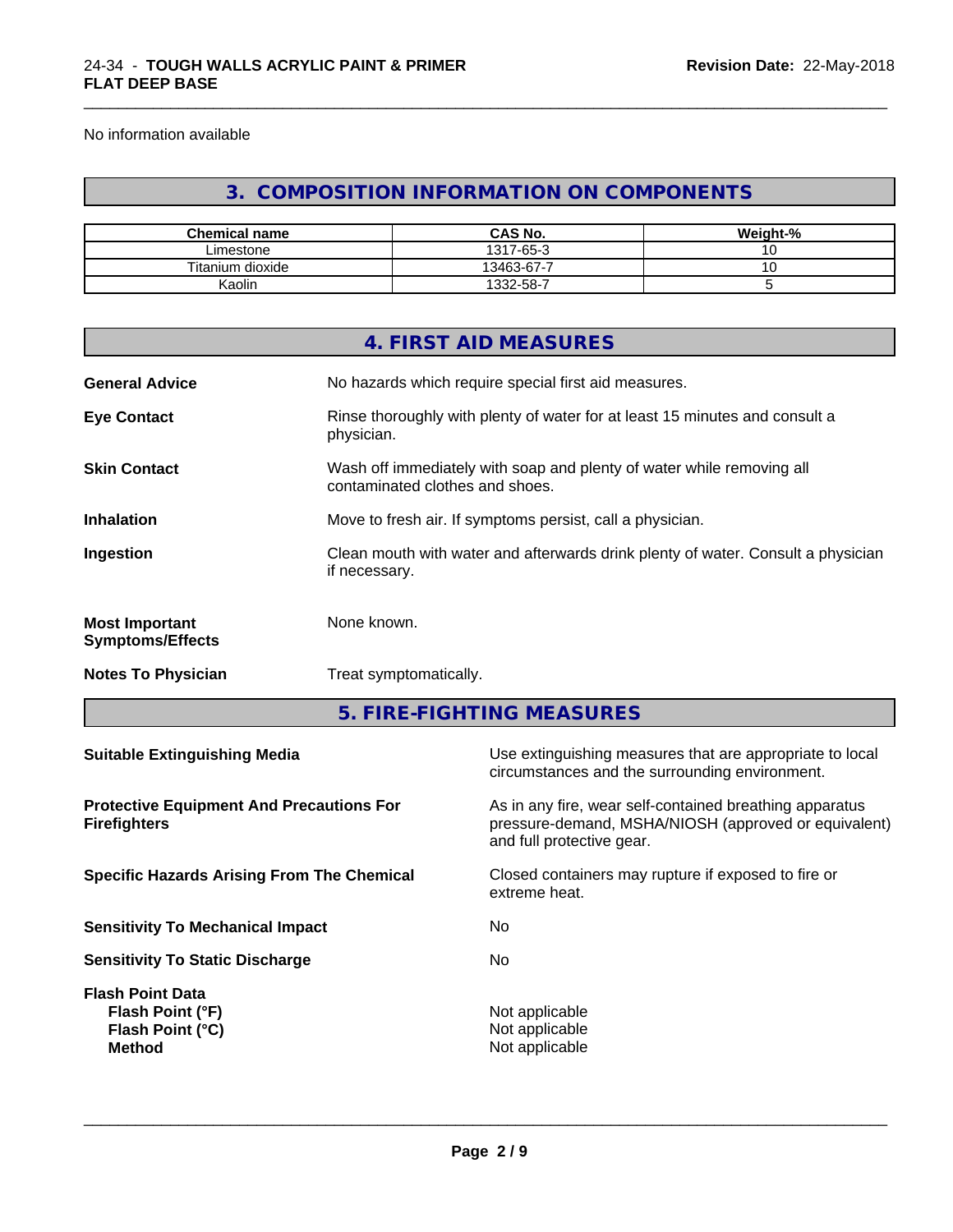#### **Flammability Limits In Air**

**Lower flammability limit:** Not applicable **Upper flammability limit:** Not applicable

\_\_\_\_\_\_\_\_\_\_\_\_\_\_\_\_\_\_\_\_\_\_\_\_\_\_\_\_\_\_\_\_\_\_\_\_\_\_\_\_\_\_\_\_\_\_\_\_\_\_\_\_\_\_\_\_\_\_\_\_\_\_\_\_\_\_\_\_\_\_\_\_\_\_\_\_\_\_\_\_\_\_\_\_\_\_\_\_\_\_\_\_\_

**NFPA Health:** 1 **Flammability:** 0 **Instability:** 0 **Special:** Not Applicable

#### **NFPA Legend**

- 0 Not Hazardous
- 1 Slightly
- 2 Moderate
- 3 High
- 4 Severe

*The ratings assigned are only suggested ratings, the contractor/employer has ultimate responsibilities for NFPA ratings where this system is used.*

*Additional information regarding the NFPA rating system is available from the National Fire Protection Agency (NFPA) at www.nfpa.org.*

## **6. ACCIDENTAL RELEASE MEASURES**

| <b>Personal Precautions</b>                                                                                                         | Avoid contact with skin, eyes and clothing. Ensure adequate ventilation.                                                                                                         |  |  |
|-------------------------------------------------------------------------------------------------------------------------------------|----------------------------------------------------------------------------------------------------------------------------------------------------------------------------------|--|--|
| <b>Other Information</b>                                                                                                            | Prevent further leakage or spillage if safe to do so.                                                                                                                            |  |  |
| <b>Environmental precautions</b>                                                                                                    | See Section 12 for additional Ecological Information.                                                                                                                            |  |  |
| <b>Methods For Clean-Up</b><br>Soak up with inert absorbent material. Sweep up and shovel into suitable<br>containers for disposal. |                                                                                                                                                                                  |  |  |
|                                                                                                                                     | 7. HANDLING AND STORAGE                                                                                                                                                          |  |  |
| <b>Handling</b>                                                                                                                     | Avoid contact with skin, eyes and clothing. Avoid breathing vapors, spray mists or<br>sanding dust. In case of insufficient ventilation, wear suitable respiratory<br>equipment. |  |  |
| <b>Storage</b>                                                                                                                      | Keep container tightly closed. Keep out of the reach of children.                                                                                                                |  |  |
| Incompatible Materials                                                                                                              | No information available                                                                                                                                                         |  |  |

**8. EXPOSURE CONTROLS/PERSONAL PROTECTION**

#### **Exposure Limits**

| <b>Chemical name</b> | <b>ACGIH TLV</b>         | <b>OSHA PEL</b>            |
|----------------------|--------------------------|----------------------------|
| Limestone            | N/E                      | 15 mg/m <sup>3</sup> - TWA |
|                      |                          | $5 \text{ ma/m}^3$ - TWA   |
| Titanium dioxide     | 10 mg/m $3$ - TWA        | 15 mg/m $3$ - TWA          |
| Kaolin               | $2 \text{ mg/m}^3$ - TWA | 15 mg/m <sup>3</sup> - TWA |
|                      |                          | $5 \text{ mg/m}^3$ - TWA   |

#### **Legend**

ACGIH - American Conference of Governmental Industrial Hygienists Exposure Limits OSHA - Occupational Safety & Health Administration Exposure Limits N/E - Not Established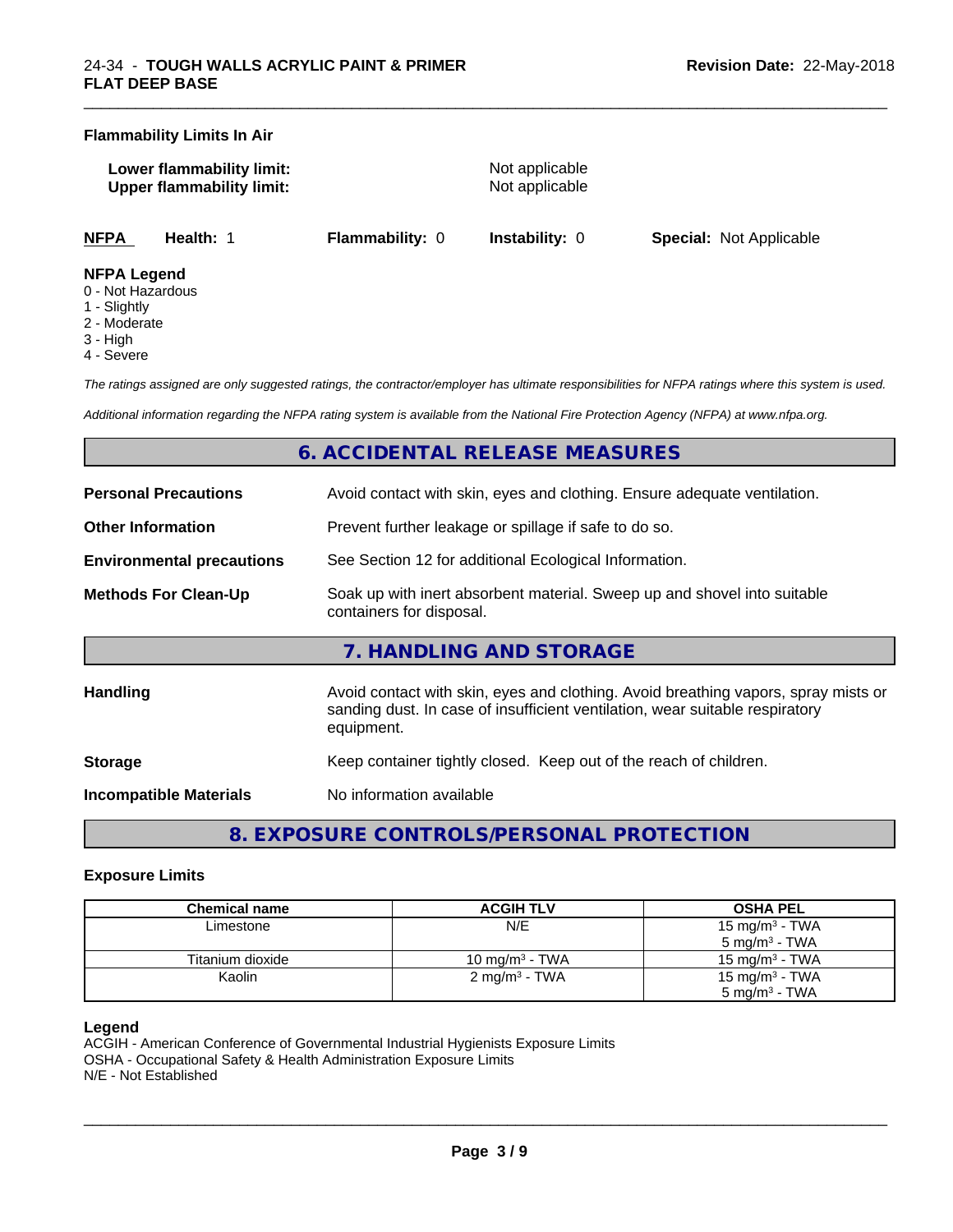| <b>Engineering Measures</b>          | Ensure adequate ventilation, especially in confined areas.               |
|--------------------------------------|--------------------------------------------------------------------------|
| <b>Personal Protective Equipment</b> |                                                                          |
| <b>Eye/Face Protection</b>           | Safety glasses with side-shields.                                        |
| <b>Skin Protection</b>               | Protective gloves and impervious clothing.                               |
| <b>Respiratory Protection</b>        | In case of insufficient ventilation wear suitable respiratory equipment. |
| <b>Hygiene Measures</b>              | Avoid contact with skin, eyes and clothing. Remove and wash contaminated |

clothing before re-use. Wash thoroughly after handling.

\_\_\_\_\_\_\_\_\_\_\_\_\_\_\_\_\_\_\_\_\_\_\_\_\_\_\_\_\_\_\_\_\_\_\_\_\_\_\_\_\_\_\_\_\_\_\_\_\_\_\_\_\_\_\_\_\_\_\_\_\_\_\_\_\_\_\_\_\_\_\_\_\_\_\_\_\_\_\_\_\_\_\_\_\_\_\_\_\_\_\_\_\_

## **9. PHYSICAL AND CHEMICAL PROPERTIES**

| Appearance                           | liquid                   |
|--------------------------------------|--------------------------|
| Odor                                 | little or no odor        |
| <b>Odor Threshold</b>                | No information available |
| Density (Ibs/gal)                    | $10.25 - 10.35$          |
| <b>Specific Gravity</b>              | $1.22 - 1.25$            |
| pH                                   | No information available |
| <b>Viscosity (cps)</b>               | No information available |
| Solubility(ies)                      | No information available |
| <b>Water solubility</b>              | No information available |
| <b>Evaporation Rate</b>              | No information available |
| Vapor pressure @20 °C (kPa)          | No information available |
| <b>Vapor density</b>                 | No information available |
| Wt. % Solids                         | $40 - 50$                |
| Vol. % Solids                        | $30 - 40$                |
| Wt. % Volatiles                      | $50 - 60$                |
| Vol. % Volatiles                     | $60 - 70$                |
| <b>VOC Regulatory Limit (g/L)</b>    | < 50                     |
| <b>Boiling Point (°F)</b>            | 212                      |
| <b>Boiling Point (°C)</b>            | 100                      |
| <b>Freezing Point (°F)</b>           | 32                       |
| <b>Freezing Point (°C)</b>           | 0                        |
| Flash Point (°F)                     | Not applicable           |
| Flash Point (°C)                     | Not applicable           |
| <b>Method</b>                        | Not applicable           |
| Flammability (solid, gas)            | Not applicable           |
| <b>Upper flammability limit:</b>     | Not applicable           |
| Lower flammability limit:            | Not applicable           |
| <b>Autoignition Temperature (°F)</b> | No information available |
| <b>Autoignition Temperature (°C)</b> | No information available |
| Decomposition Temperature (°F)       | No information available |
| Decomposition Temperature (°C)       | No information available |
| <b>Partition coefficient</b>         | No information available |

## **10. STABILITY AND REACTIVITY**

**Reactivity Not Applicable** Not Applicable

**Chemical Stability Chemical Stability** Stable under normal conditions.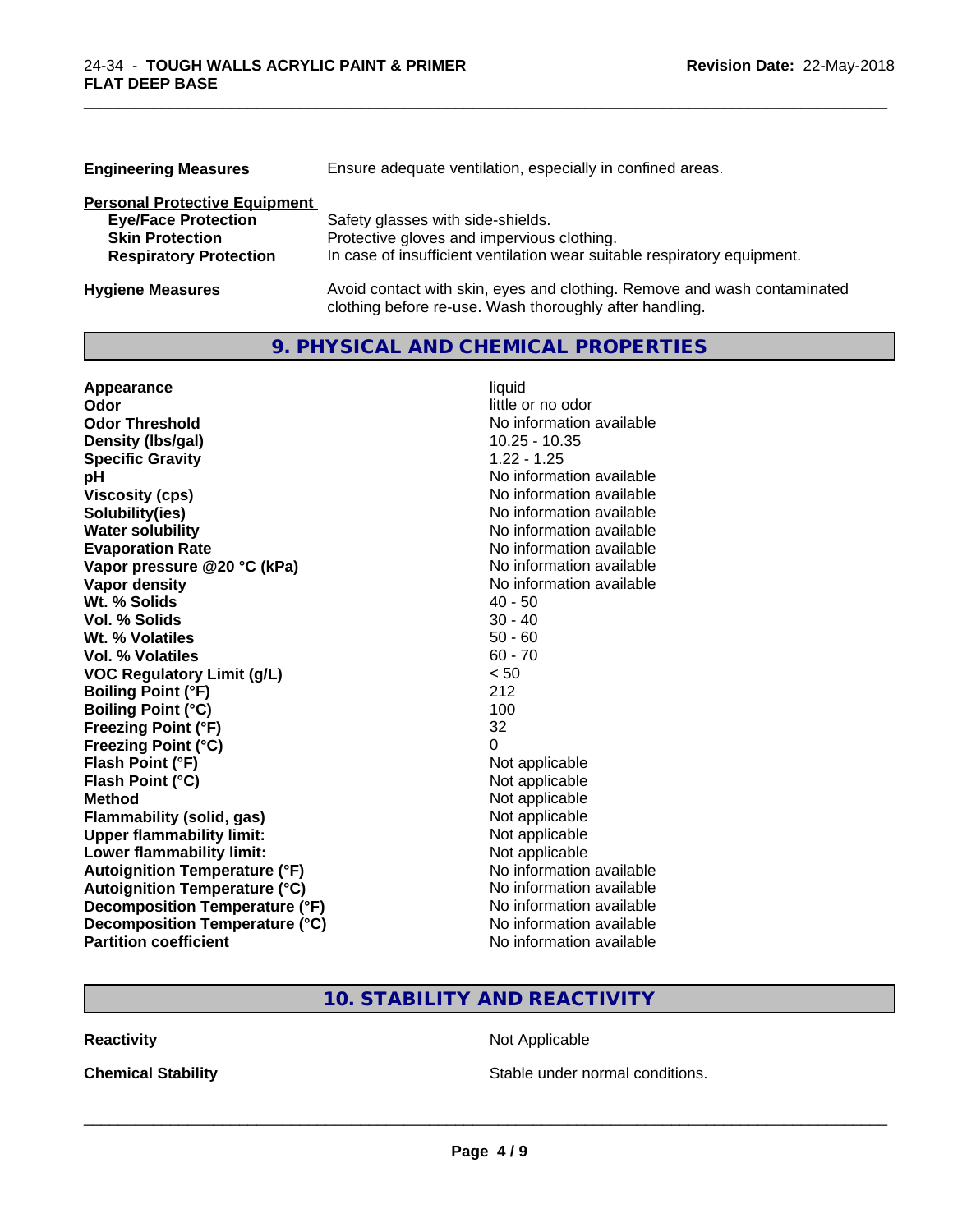| <b>Conditions to avoid</b>                                                                                                                                                                                                                                                                                                                                                                                       |                                                                                                                                                                                                                                                                                                                                                                                                          | Prevent from freezing.                                                                                                                                               |
|------------------------------------------------------------------------------------------------------------------------------------------------------------------------------------------------------------------------------------------------------------------------------------------------------------------------------------------------------------------------------------------------------------------|----------------------------------------------------------------------------------------------------------------------------------------------------------------------------------------------------------------------------------------------------------------------------------------------------------------------------------------------------------------------------------------------------------|----------------------------------------------------------------------------------------------------------------------------------------------------------------------|
| No materials to be especially mentioned.<br><b>Incompatible Materials</b><br><b>Hazardous Decomposition Products</b><br>None under normal use.                                                                                                                                                                                                                                                                   |                                                                                                                                                                                                                                                                                                                                                                                                          |                                                                                                                                                                      |
|                                                                                                                                                                                                                                                                                                                                                                                                                  |                                                                                                                                                                                                                                                                                                                                                                                                          |                                                                                                                                                                      |
|                                                                                                                                                                                                                                                                                                                                                                                                                  |                                                                                                                                                                                                                                                                                                                                                                                                          | 11. TOXICOLOGICAL INFORMATION                                                                                                                                        |
| <b>Product Information</b>                                                                                                                                                                                                                                                                                                                                                                                       |                                                                                                                                                                                                                                                                                                                                                                                                          |                                                                                                                                                                      |
| Information on likely routes of exposure                                                                                                                                                                                                                                                                                                                                                                         |                                                                                                                                                                                                                                                                                                                                                                                                          |                                                                                                                                                                      |
| <b>Principal Routes of Exposure</b>                                                                                                                                                                                                                                                                                                                                                                              | Eye contact, skin contact and inhalation.                                                                                                                                                                                                                                                                                                                                                                |                                                                                                                                                                      |
| <b>Acute Toxicity</b>                                                                                                                                                                                                                                                                                                                                                                                            |                                                                                                                                                                                                                                                                                                                                                                                                          |                                                                                                                                                                      |
| <b>Product Information</b>                                                                                                                                                                                                                                                                                                                                                                                       | No information available                                                                                                                                                                                                                                                                                                                                                                                 |                                                                                                                                                                      |
| Symptoms related to the physical, chemical and toxicological characteristics                                                                                                                                                                                                                                                                                                                                     |                                                                                                                                                                                                                                                                                                                                                                                                          |                                                                                                                                                                      |
| <b>Symptoms</b>                                                                                                                                                                                                                                                                                                                                                                                                  | No information available                                                                                                                                                                                                                                                                                                                                                                                 |                                                                                                                                                                      |
|                                                                                                                                                                                                                                                                                                                                                                                                                  |                                                                                                                                                                                                                                                                                                                                                                                                          | Delayed and immediate effects as well as chronic effects from short and long-term exposure                                                                           |
| Eye contact<br><b>Skin contact</b><br>Inhalation<br>Ingestion<br><b>Sensitization</b><br><b>Neurological Effects</b><br><b>Mutagenic Effects</b><br><b>Reproductive Effects</b><br><b>Developmental Effects</b><br><b>Target organ effects</b><br><b>STOT - single exposure</b><br><b>STOT - repeated exposure</b><br>Other adverse effects<br><b>Aspiration Hazard</b><br><b>Numerical measures of toxicity</b> | May cause slight irritation.<br>skin and cause irritation.<br>May cause irritation of respiratory tract.<br>No information available<br>No information available.<br>No information available.<br>No information available.<br>No information available.<br>No information available.<br>No information available.<br>No information available.<br>No information available.<br>No information available | Substance may cause slight skin irritation. Prolonged or repeated contact may dry<br>Ingestion may cause gastrointestinal irritation, nausea, vomiting and diarrhea. |
| <b>ATEmix (oral)</b>                                                                                                                                                                                                                                                                                                                                                                                             | 184774                                                                                                                                                                                                                                                                                                                                                                                                   |                                                                                                                                                                      |
|                                                                                                                                                                                                                                                                                                                                                                                                                  |                                                                                                                                                                                                                                                                                                                                                                                                          |                                                                                                                                                                      |
| <b>Component Information</b><br>Titanium dioxide<br>LD50 Oral: > 10000 mg/kg (Rat)<br>Kaolin                                                                                                                                                                                                                                                                                                                     |                                                                                                                                                                                                                                                                                                                                                                                                          |                                                                                                                                                                      |
| LD50 Oral: $>$ 5000 mg/kg (Rat)<br>Carcinogenicity                                                                                                                                                                                                                                                                                                                                                               |                                                                                                                                                                                                                                                                                                                                                                                                          |                                                                                                                                                                      |

\_\_\_\_\_\_\_\_\_\_\_\_\_\_\_\_\_\_\_\_\_\_\_\_\_\_\_\_\_\_\_\_\_\_\_\_\_\_\_\_\_\_\_\_\_\_\_\_\_\_\_\_\_\_\_\_\_\_\_\_\_\_\_\_\_\_\_\_\_\_\_\_\_\_\_\_\_\_\_\_\_\_\_\_\_\_\_\_\_\_\_\_\_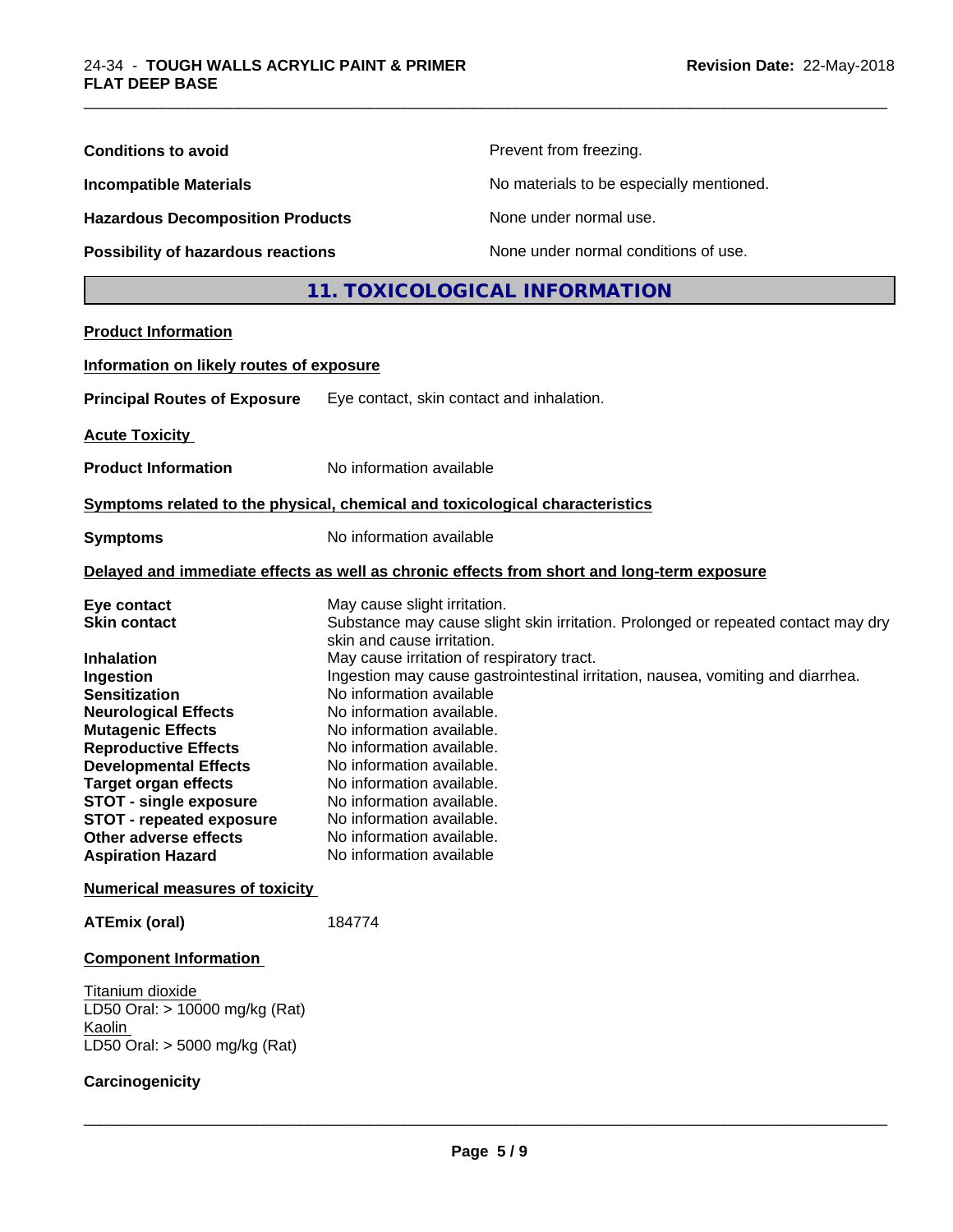*The information below indicateswhether each agency has listed any ingredient as a carcinogen:.*

| <b>Chemical</b><br>name  | <b>IARC</b>                    | <b>NTP</b> | <b>OSHA</b> |
|--------------------------|--------------------------------|------------|-------------|
|                          | . .<br>2B<br>Possible<br>Human |            | Listed<br>. |
| .<br>dioxide<br>⊺itanium | Carcinogen                     |            |             |

\_\_\_\_\_\_\_\_\_\_\_\_\_\_\_\_\_\_\_\_\_\_\_\_\_\_\_\_\_\_\_\_\_\_\_\_\_\_\_\_\_\_\_\_\_\_\_\_\_\_\_\_\_\_\_\_\_\_\_\_\_\_\_\_\_\_\_\_\_\_\_\_\_\_\_\_\_\_\_\_\_\_\_\_\_\_\_\_\_\_\_\_\_

• Although IARC has classified titanium dioxide as possibly carcinogenic to humans (2B), their summary concludes: "No significant exposure to titanium dioxide is thought to occur during the use of products in which titanium dioxide is bound to other materials, such as paint."

#### **Legend**

IARC - International Agency for Research on Cancer NTP - National Toxicity Program OSHA - Occupational Safety & Health Administration

**12. ECOLOGICAL INFORMATION**

## **Ecotoxicity Effects**

The environmental impact of this product has not been fully investigated.

### **Product Information**

#### **Acute Toxicity to Fish**

No information available

#### **Acute Toxicity to Aquatic Invertebrates**

No information available

#### **Acute Toxicity to Aquatic Plants**

No information available

#### **Persistence / Degradability**

No information available.

#### **Bioaccumulation**

There is no data for this product.

#### **Mobility in Environmental Media**

No information available.

#### **Ozone**

No information available

#### **Component Information**

#### **Acute Toxicity to Fish**

Titanium dioxide  $LC50:$  > 1000 mg/L (Fathead Minnow - 96 hr.)

#### **Acute Toxicity to Aquatic Invertebrates**

No information available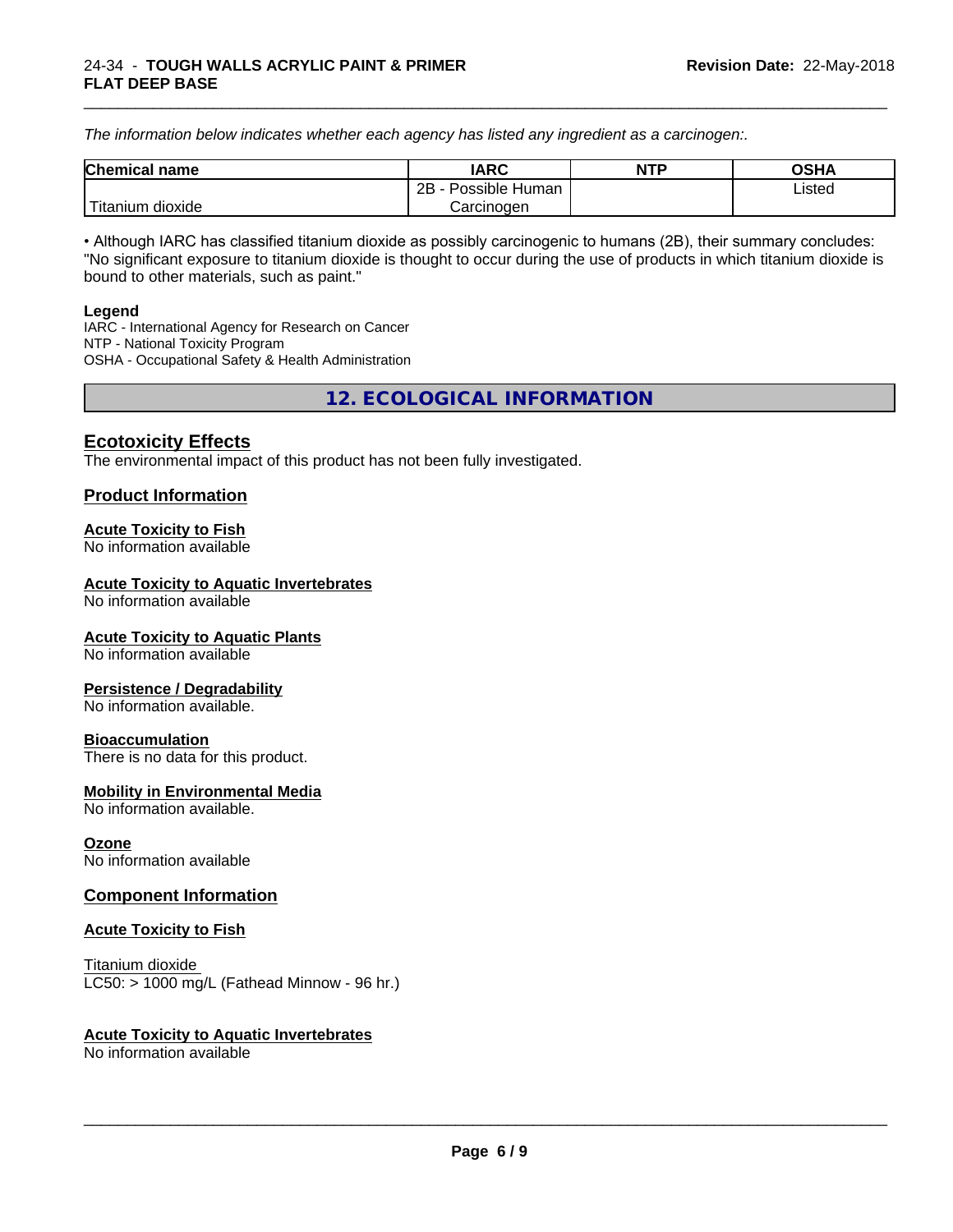#### **Acute Toxicity to Aquatic Plants**

No information available

|                              | 13. DISPOSAL CONSIDERATIONS                                                                                                                                                                                               |  |
|------------------------------|---------------------------------------------------------------------------------------------------------------------------------------------------------------------------------------------------------------------------|--|
| <b>Waste Disposal Method</b> | Dispose of in accordance with federal, state, and local regulations. Local<br>requirements may vary, consult your sanitation department or state-designated<br>environmental protection agency for more disposal options. |  |
|                              | 14. TRANSPORT INFORMATION                                                                                                                                                                                                 |  |
| <b>DOT</b>                   | Not regulated                                                                                                                                                                                                             |  |
| <b>ICAO/IATA</b>             | Not regulated                                                                                                                                                                                                             |  |
| <b>IMDG/IMO</b>              | Not regulated                                                                                                                                                                                                             |  |
|                              | <b>15. REGULATORY INFORMATION</b>                                                                                                                                                                                         |  |

\_\_\_\_\_\_\_\_\_\_\_\_\_\_\_\_\_\_\_\_\_\_\_\_\_\_\_\_\_\_\_\_\_\_\_\_\_\_\_\_\_\_\_\_\_\_\_\_\_\_\_\_\_\_\_\_\_\_\_\_\_\_\_\_\_\_\_\_\_\_\_\_\_\_\_\_\_\_\_\_\_\_\_\_\_\_\_\_\_\_\_\_\_

## **International Inventories**

| <b>TSCA: United States</b> | Yes - All components are listed or exempt. |
|----------------------------|--------------------------------------------|
| <b>DSL: Canada</b>         | Yes - All components are listed or exempt. |

## **Federal Regulations**

| SARA 311/312 hazardous categorization |    |  |
|---------------------------------------|----|--|
| Acute health hazard                   | Nο |  |
| Chronic Health Hazard                 | Nο |  |
| Fire hazard                           | Nο |  |
| Sudden release of pressure hazard     | N٥ |  |

Reactive Hazard No

#### **SARA 313**

Section 313 of Title III of the Superfund Amendments and Reauthorization Act of 1986 (SARA). This product contains a chemical or chemicals which are subject to the reporting requirements of the Act and Title 40 of the Code of Federal Regulations, Part 372:

*None*

**Clean Air Act,Section 112 Hazardous Air Pollutants (HAPs) (see 40 CFR 61)**

This product contains the following HAPs:

*None*

## **US State Regulations**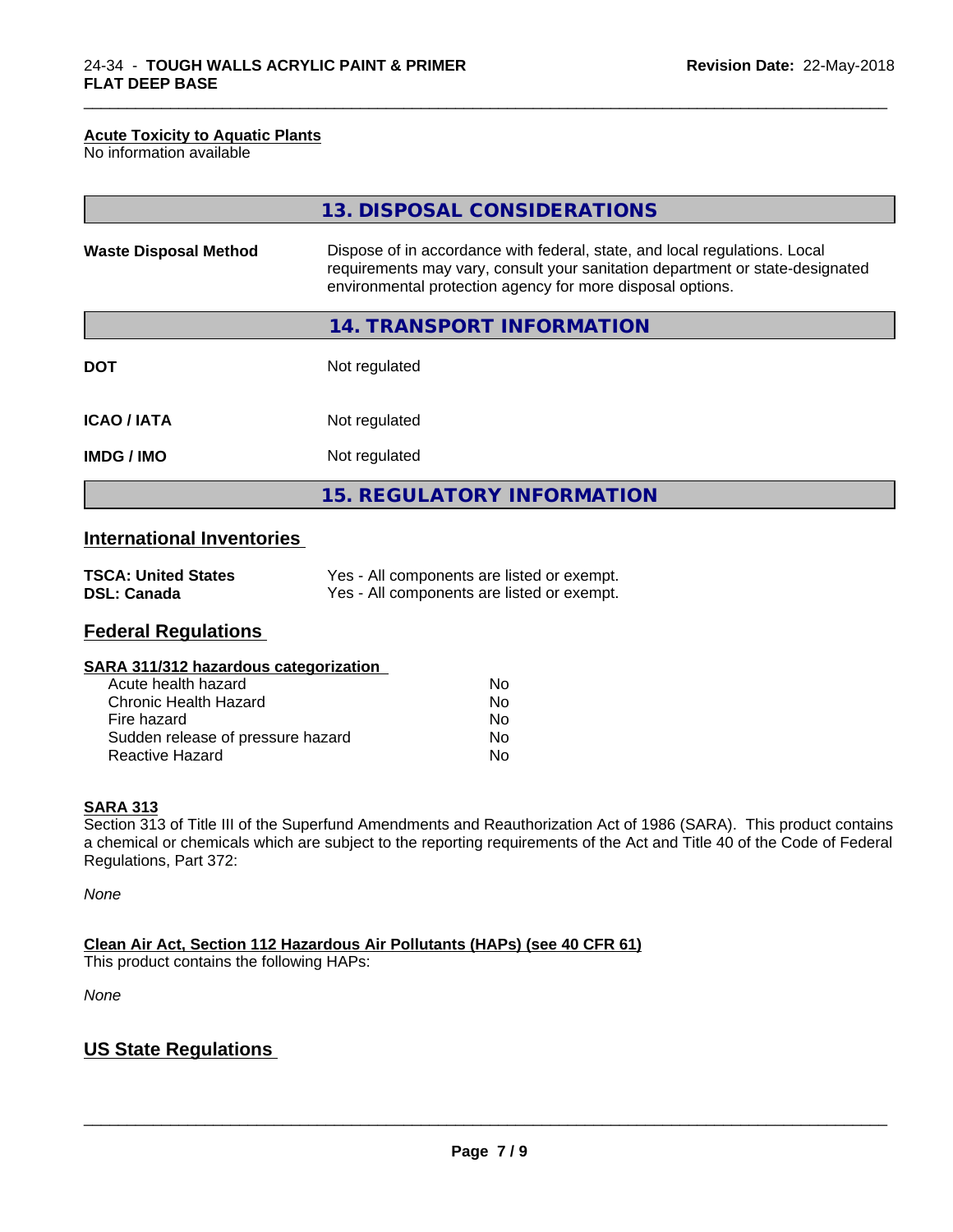#### **California Proposition 65**

## **43 WARNING:** Cancer and Reproductive Harm– www.P65warnings.ca.gov

#### **State Right-to-Know**

| <b>Chemical name</b> | <b>Massachusetts</b> | <b>New Jersey</b> | Pennsylvania |
|----------------------|----------------------|-------------------|--------------|
| Limestone            |                      |                   |              |
| Titanium dioxide     |                      |                   |              |
| Kaolin               |                      |                   |              |

\_\_\_\_\_\_\_\_\_\_\_\_\_\_\_\_\_\_\_\_\_\_\_\_\_\_\_\_\_\_\_\_\_\_\_\_\_\_\_\_\_\_\_\_\_\_\_\_\_\_\_\_\_\_\_\_\_\_\_\_\_\_\_\_\_\_\_\_\_\_\_\_\_\_\_\_\_\_\_\_\_\_\_\_\_\_\_\_\_\_\_\_\_

#### **Legend**

X - Listed

### **16. OTHER INFORMATION**

**HMIS** - **Health:** 1 **Flammability:** 0 **Reactivity:** 0 **PPE:** -

#### **HMIS Legend**

- 0 Minimal Hazard
- 1 Slight Hazard
- 2 Moderate Hazard
- 3 Serious Hazard
- 4 Severe Hazard
- \* Chronic Hazard

X - Consult your supervisor or S.O.P. for "Special" handling instructions.

*Note: The PPE rating has intentionally been left blank. Choose appropriate PPE that will protect employees from the hazards the material will present under the actual normal conditions of use.*

*Caution: HMISÒ ratings are based on a 0-4 rating scale, with 0 representing minimal hazards or risks, and 4 representing significant hazards or risks. Although HMISÒ ratings are not required on MSDSs under 29 CFR 1910.1200, the preparer, has chosen to provide them. HMISÒ ratings are to be used only in conjunction with a fully implemented HMISÒ program by workers who have received appropriate HMISÒ training. HMISÒ is a registered trade and service mark of the NPCA. HMISÒ materials may be purchased exclusively from J. J. Keller (800) 327-6868.*

 **WARNING!** If you scrape, sand, or remove old paint, you may release lead dust. LEAD IS TOXIC. EXPOSURE TO LEAD DUST CAN CAUSE SERIOUS ILLNESS, SUCH AS BRAIN DAMAGE, ESPECIALLY IN CHILDREN. PREGNANT WOMEN SHOULD ALSO AVOID EXPOSURE.Wear a NIOSH approved respirator to control lead exposure. Clean up carefully with a HEPA vacuum and a wet mop. Before you start, find out how to protect yourself and your family by contacting the National Lead Information Hotline at 1-800-424-LEAD or log on to www.epa.gov/lead.

| <b>Prepared By</b>      | <b>Product Stewardship Department</b><br>Benjamin Moore & Co.<br>101 Paragon Drive<br>Montvale, NJ 07645<br>800-225-5554 |
|-------------------------|--------------------------------------------------------------------------------------------------------------------------|
| <b>Revision Date:</b>   | 22-May-2018                                                                                                              |
| <b>Revision Summary</b> | Not available                                                                                                            |